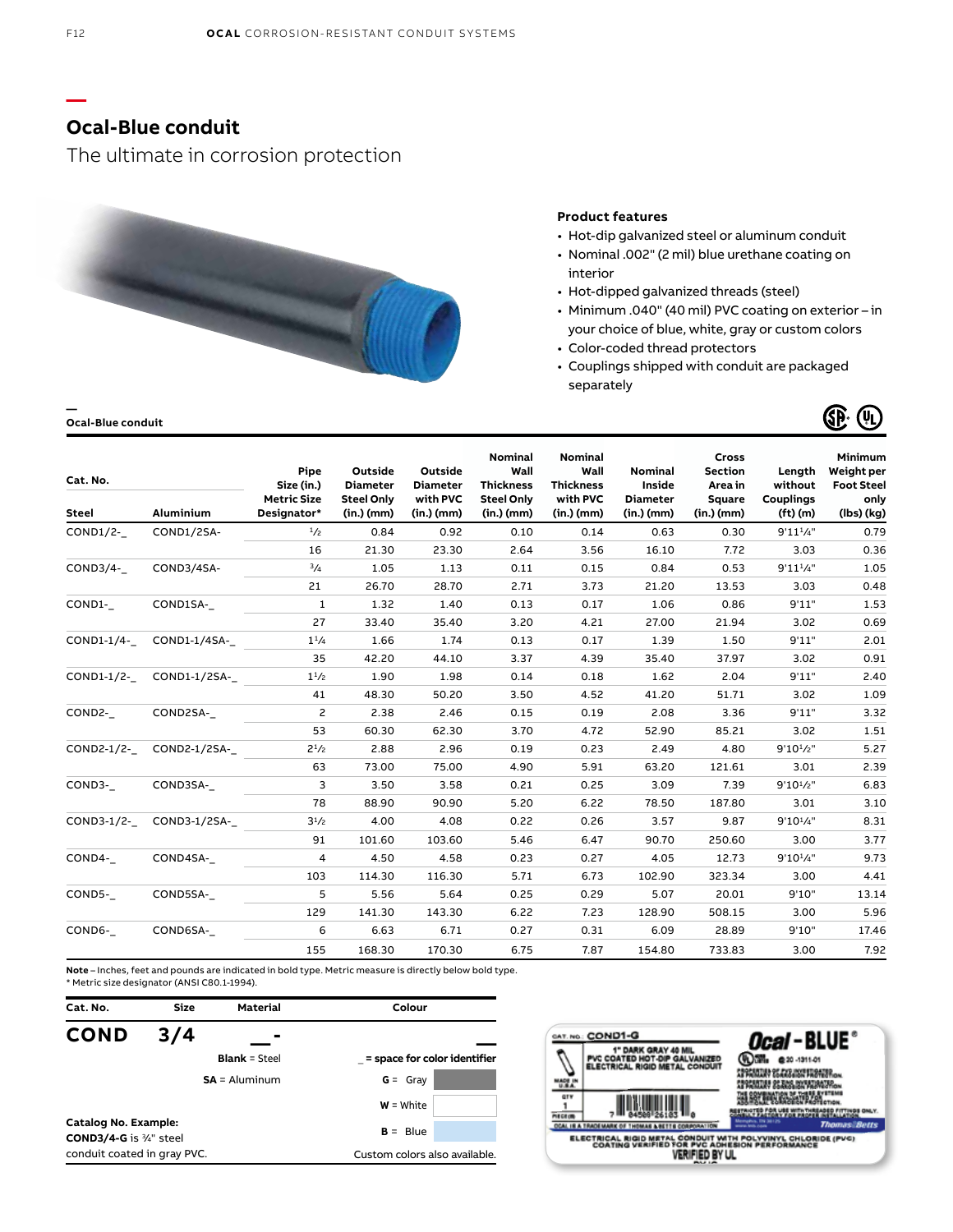## **Ocal-Blue couplings**

**—**

Corrosion-protected connections for conduit sections



#### **Product features**

- Nominal .002" (2 mil) blue urethane coating on interior and threads
- Minimum .040" (40 mil) PVC coating bonded to exterior – in your choice of blue, white, gray or custom colors
- Straight threads (NPS)
- Molded ribs on outer coating for easy installation
- (up to and including 4" trade size)
- Pressure-sealing sleeves protect your connection separately **—**  Œ

**Ocal-Blue couplings**

|              |              |                         |                       | <b>Total Minimum</b>    |                   |
|--------------|--------------|-------------------------|-----------------------|-------------------------|-------------------|
| Cat. No.     |              | <b>Coupling Size</b>    | <b>Minimum Length</b> | <b>Length Including</b> | Weight            |
|              | Aluminium    | (in.) Metric Size       | of Metal              | Sleeve                  | <b>Steel only</b> |
| <b>Steel</b> |              | Designator*             | $(in.)$ (mm)          | $(in.)$ (mm)            | (lbs) (kg)        |
| CPL1/2-      | CPL1/2SA-    | 1/2                     | 1.50                  | 3.75                    | 0.13              |
|              |              | 16                      | 38.10                 | 95.25                   | 0.06              |
| CPL3/4-      | CPL3/4SA-    | 3/4                     | 1.53                  | 3.75                    | 0.19              |
|              |              | 21                      | 38.91                 | 95.25                   | 0.85              |
| $CPL1-$      | CPL1SA-      | $\mathbf 1$             | 1.91                  | 4.94                    | 0.33              |
|              |              | 27                      | 48.41                 | 139.70                  | 0.15              |
| CPL1-1/4-    | CPL1-1/4SA-  | $1^{1/4}$               | 1.91                  | 5.50                    | 0.43              |
|              |              | 35                      | 48.41                 | 139.70                  | 0.19              |
| CPL1-1/2-    | CPL1-1/2SA-_ | $1^{1/2}$               | 1.91                  | 5.75                    | 0.56              |
|              |              | 41                      | 48.41                 | 146.05                  | 0.25              |
| CPL2-        | CPL2SA-      | $\mathsf{S}$            | 1.94                  | 5.94                    | 0.77              |
|              |              | 53                      | 49.19                 | 150.79                  | 0.35              |
| CPL2-1/2-    | CPL2-1/2SA-  | $2^{1/2}$               | 2.88                  | 6.88                    | 1.85              |
|              |              | 63                      | 73.10                 | 174.70                  | 0.83              |
| $CPL3-$      | CPL3SA-      | 3                       | 3.03                  | 7.03                    | 2.70              |
|              |              | 78                      | 76.98                 | 178.58                  | 1.22              |
| CPL3-1/2-    | CPL3-1/2SA-  | $3^{1/2}$               | 3.09                  | 7.09                    | 3.78              |
|              |              | 91                      | 78.58                 | 180.18                  | 1.70              |
| CPL4-        | CPL4SA-      | $\overline{\mathbf{4}}$ | 3.19                  | 7.19                    | 3.08              |
|              |              | 103                     | 80.97                 | 182.57                  | 1.39              |
| $CPL5-$      | CPL5SA-      | 5                       | 3.37                  | 7.37                    | 5.00              |
|              |              | 129                     | 85.69                 | 187.29                  | 2.25              |
| $CPL6-$      | CPL6SA-      | 6                       | 3.44                  | 7.44                    | 8.00              |
|              |              | 155                     | 87.29                 | 188.89                  | 3.60              |

**Note** – Inches, feet and pounds are indicated in bold type. Metric measure is directly below bold type.

\* Metric size designator (ANSI C80.1-1994).

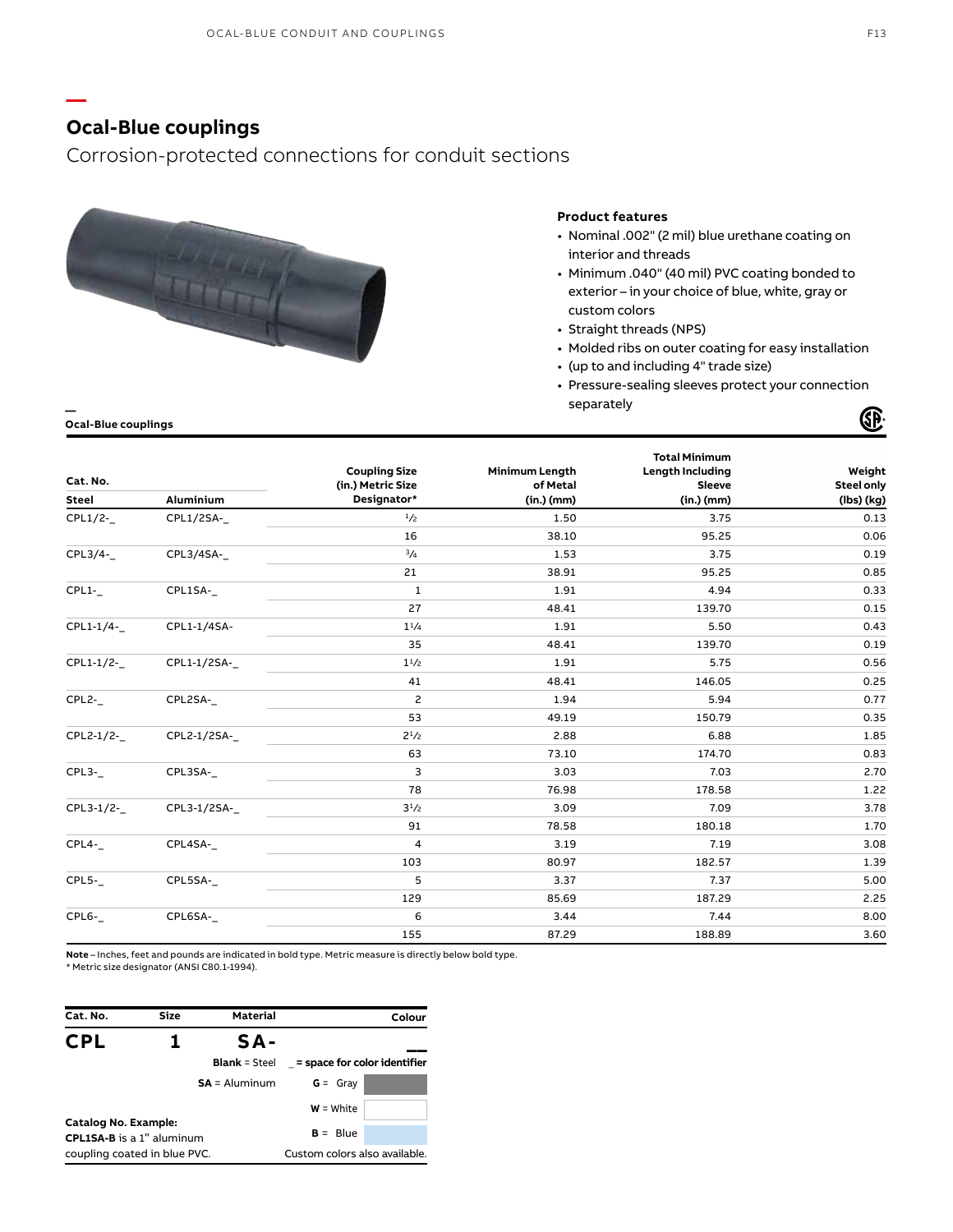## **Ocal-Blue double-coat split couplings**

Join threaded conduit where you can't use a standard coupling



Split couplings serve as speed unions for costeffective joining of two separate lengths of threaded conduit. Like other Ocal fittings, they're double coated in urethane and PVC to safeguard your entire conduit system against corrosion.

#### **Product features**

- Malleable iron construction
- Nominal .002" (2 mil) blue urethane on both interior and exterior
- Minimum .040" (40 mil) PVC bonded to exterior
- PVC coating in your choice of blue, white and gray standard colors with custom colors available on request
- Stainless steel hardware included separately

#### **Ocal-Blue double-coat split couplings**

| Cat. No. | <b>Pipe Size</b><br>(in.) | <b>Metric Size</b><br>Designator* |
|----------|---------------------------|-----------------------------------|
| TCC1-    | 1/2                       | 16                                |
| TCC2-    | 3/4                       | 21                                |
| TCC3-    | 1                         | 27                                |
| TCC4-    | $1^{1}/_{4}$              | 35                                |
| $TCC5 -$ | $1^{1/2}$                 | 41                                |
| $TCC6-$  | $\mathcal{P}$             | 53                                |

| Cat. No.      | <b>Pipe Size</b><br>(in.) | <b>Metric Size</b><br>Designator* |
|---------------|---------------------------|-----------------------------------|
| TCC7-         | $2^{1/2}$                 | 63                                |
| TCC8-         | 3                         | 78                                |
| TCC9-         | $3^{1}/2$                 | 91                                |
| <b>TCC10-</b> | 4                         | 103                               |
| <b>TCC12-</b> | 5                         | 129                               |
| <b>TCC14-</b> | 6                         | 155                               |

\* Metric size designator (ANSI C80.1-1994).

| Cat. No.   | <b>Size</b> | Colour                        |
|------------|-------------|-------------------------------|
| <b>TCC</b> |             |                               |
|            |             | = space for color identifier  |
|            |             | $G = Gray$                    |
|            |             | $W = White$                   |
|            |             | $B = Blue$                    |
|            |             | Custom colors also available. |

\* Metric size designator (ANSI C80.1-1994).

**Note**: The use of standard couplings is recommended

whenever possible over the use of split couplings, because

standard couplings provide better overall corrosion protection.

**—**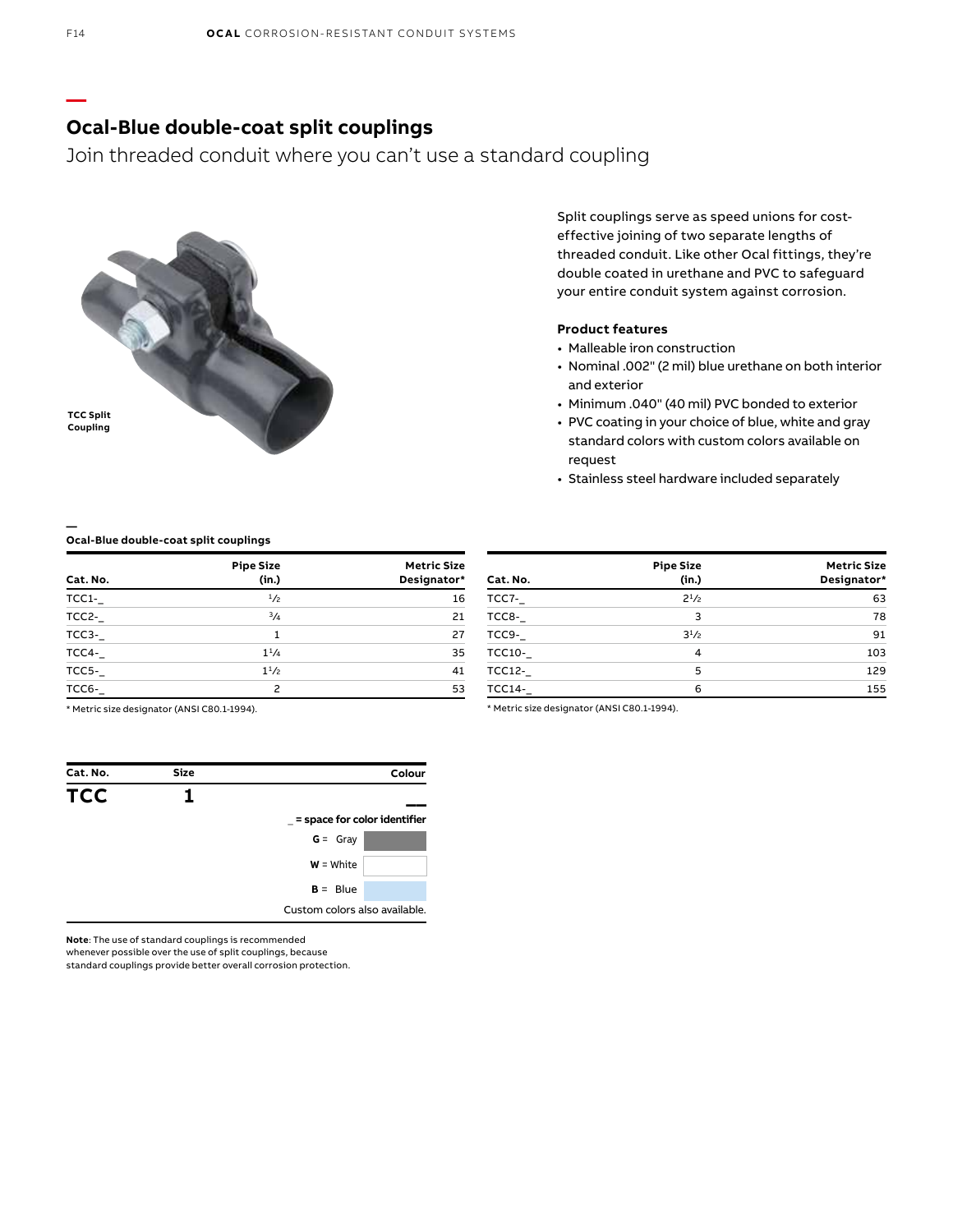## **Ocal-Blue nipples**

**—**

### Speed up your field installations with pre-threaded conduit nipples



#### **Product features**

- Made from Ocal PVC-coated steel or aluminum conduit
- Blue urethane coating over threads
- Nominal .002" (2 mil) blue urethane on interior
- Minimum .040" (40 mil) PVC coating on exterior choose blue, white, gray or custom colors
- Color-coded thread protectors for easy identification of conduit size
- Available in 11 standard lengths close and 2" to 12" with custom lengths available on request
- Close nipples are coated only in urethane



#### **PVC-coated conduit nipples – steel**

| Pipe<br><b>Size</b> |            |         |                                  |           |                                                                                                                                              |         |            |           |         |                                                                             | Nipple Length (in.) (mm) |
|---------------------|------------|---------|----------------------------------|-----------|----------------------------------------------------------------------------------------------------------------------------------------------|---------|------------|-----------|---------|-----------------------------------------------------------------------------|--------------------------|
| (in.)<br>Metric     |            | 2"      | $2^{1}/2$ "                      | 3"        | $3^{1/2}$                                                                                                                                    | 4"      | 5"         | 6"        | 8"      | 10"                                                                         | 12"                      |
| Size*               | Close      | 50.8    | 63.5                             | 76.2      | 88.9                                                                                                                                         | 101.6   | 127.0      | 152.4     | 203.2   | 254.0                                                                       | 304.8                    |
| $1/2$ "             |            |         | CLNPL1/2- NPL1/2X2- NPL1/2X21/2- |           | NPL1/2X3- NPL1/2X31/2- NPL1/2X4-                                                                                                             |         | NPL1/2X5-_ | NPL1/2X6- |         | NPL1/2X8- NPL1/2X10- NPL1/2X12-                                             |                          |
| 16                  |            |         |                                  |           |                                                                                                                                              |         |            |           |         |                                                                             |                          |
| 3/4"<br>21          |            |         |                                  |           | CLNPL3/4- NPL3/4X2- NPL3/4X21/2- NPL3/4X3- NPL3/4X31/2- NPL3/4X4- NPL3/4X5- NPL3/4X6- NPL3/4X8- NPL3/4X10- NPL3/4X12-                        |         |            |           |         |                                                                             |                          |
| $1\mathrm{''}$      | CLNPL1-    | NPL1X2- | NPL1X21/2-                       | $NPL1X3-$ | NPL1X31/2-                                                                                                                                   | NPL1X4- | $NPL1X5-$  | NPL1X6-   | NPL1X8- | NPL1X10-                                                                    | NPL1X12-                 |
| 27                  |            |         |                                  |           |                                                                                                                                              |         |            |           |         |                                                                             |                          |
| $1^{1}/4"$          |            |         |                                  |           | CLNPL11/4x2- NPL11/4X2- NPL11/4X21/2- NPL11/4X3- NPL11/4X31/2- NPL11/4X4- NPL11/4X5- NPL11/4X6- NPL11/4X8- NPL11/4X10- NPL11/4X12-           |         |            |           |         |                                                                             |                          |
| 35                  |            |         |                                  |           |                                                                                                                                              |         |            |           |         |                                                                             |                          |
| $1^{1}/2$ "         |            |         |                                  |           | CLNPL11/2-__ NPL11/2X2-_ NPL11/2X21/2-_ NPL11/2X3-_ NPL11/2X31/2-_ NPL11/2X4-_ NPL11/2X5-_ NPL11/2X6-_ NPL11/2X8-_ NPL11/2X10-_ NPL11/2X12-_ |         |            |           |         |                                                                             |                          |
| 41                  |            |         |                                  |           |                                                                                                                                              |         |            |           |         |                                                                             |                          |
| 2"                  | CLNPL2-    |         | NPL2X21/2-                       | NPL2X3-   | NPL2X31/2-                                                                                                                                   | NPL2X4- | NPL2X5-    | NPL2X6-   | NPL2X8- | NPL2X10-                                                                    | NPL2X12-                 |
| 53                  |            |         |                                  |           |                                                                                                                                              |         |            |           |         |                                                                             |                          |
| $2^{1}/2"$          | CLNPL21/2- |         |                                  |           | - NPL21/2X31/2- NPL21/2X4- NPL21/2X5- NPL21/2X6- NPL21/2X8- NPL21/2X10- NPL21/2X12-                                                          |         |            |           |         |                                                                             |                          |
| 63                  |            |         |                                  |           |                                                                                                                                              |         |            |           |         |                                                                             |                          |
| 3"<br>78            | CLNPL3-    |         |                                  |           | NPL3X31/2-                                                                                                                                   | NPL3X4- | NPL3X5-    | NPL3X6-   | NPL3X8- | NPL3X10-                                                                    | NPL3X12-                 |
| $3^{1}/2"$          | CLNPL31/2- |         |                                  |           |                                                                                                                                              |         |            |           |         | - NPL31/2X4-_ NPL31/2X5-_ NPL31/2X6-_ NPL31/2X8-_ NPL31/2X10-_ NPL31/2X12-_ |                          |
| 91                  |            |         |                                  |           |                                                                                                                                              |         |            |           |         |                                                                             |                          |
| 4"                  | CLNPL4-    |         |                                  |           |                                                                                                                                              | NPL4X4- | NPL4X5-    | NPL4X6-   | NPL4X8- | NPL4X10-                                                                    | NPL4X12-                 |
| 103                 |            |         |                                  |           |                                                                                                                                              |         |            |           |         |                                                                             |                          |
| 5"                  | CLNPL5-    |         |                                  |           |                                                                                                                                              |         | NPL5X5-    | NPL5X6-   | NPL5X8- | <b>NPL5X10-</b>                                                             | NPL5X12-                 |
| 129                 |            |         |                                  |           |                                                                                                                                              |         |            |           |         |                                                                             |                          |
| 6"                  | CLNPL6-    |         |                                  |           |                                                                                                                                              |         | NPL6X5-    | NPL6X6-   | NPL6X8- | NPL6X10-                                                                    | NPL6X12-                 |
| 155                 |            |         |                                  |           |                                                                                                                                              |         |            |           |         |                                                                             |                          |

**Cat. No. Size x Length Material**

**Colour**

#### **NPL 3/4 x 6 \_\_ - \_\_ Blank** = Steel \_ **= space for color identifier SA** = Aluminum **G** = Gray **Catalog No. Example: NPL3/4X6-G** is a <sup>3</sup>⁄4" x 6" long steel nipple coated in gray PVC. **W** = White  $B = Blue$ Custom colors also available.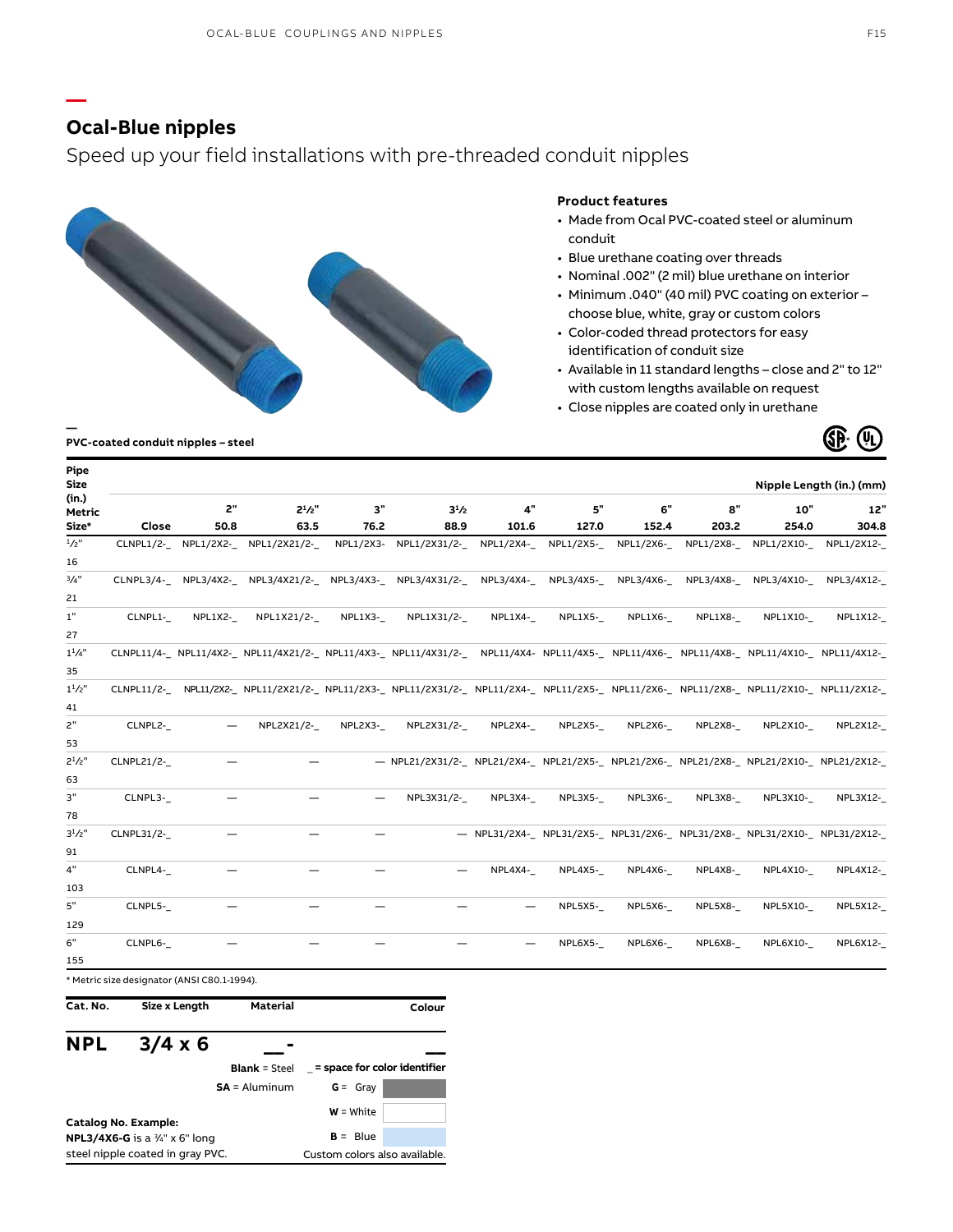# **Ocal-Blue nipples (continued)**



### **PVC-coated conduit nipples – Aluminum**



| Pipe<br>Size    |                     |           |                                                                                                                                                                                                                                |           |                                                                                                         |           |           |           |                           |                                                                                         | Nipple Length (in.) (mm) |
|-----------------|---------------------|-----------|--------------------------------------------------------------------------------------------------------------------------------------------------------------------------------------------------------------------------------|-----------|---------------------------------------------------------------------------------------------------------|-----------|-----------|-----------|---------------------------|-----------------------------------------------------------------------------------------|--------------------------|
| (in.)<br>Metric |                     | 2"        | $2^{1}/2$ "                                                                                                                                                                                                                    | 3"        | $3^{1}/2"$                                                                                              | 4"        | 5"        | 6"        | $\mathbf{a}^{\mathbf{u}}$ | 10"                                                                                     | 12"                      |
| Size*           | Close               | 50.8      | 63.5                                                                                                                                                                                                                           | 76.2      | 88.9                                                                                                    | 101.6     | 127.0     | 152.4     | 203.2                     | 254.0                                                                                   | 304.8                    |
| $1/2$ "         |                     |           | CLNPL1/2SA-_NPL1/2X2SA-_NPL1/2X21/2SA-_NPL1/2X3SA-_NPL1/2X31/2SA-_NPL1/2X4SA-_NPL1/2X5SA-_NPL1/2X6SA-_NPL1/2X8SA-_NPL1/2X8SA-_NPL1/2X10SA-_NPL1/2X12SA-                                                                        |           |                                                                                                         |           |           |           |                           |                                                                                         |                          |
| 16              |                     |           |                                                                                                                                                                                                                                |           |                                                                                                         |           |           |           |                           |                                                                                         |                          |
| 3/4"            |                     |           | CLNPL3/4SA-_NPL3/4X2SA-_NPL3/4X21/2SA-_NPL3/4X3SA-_NPL3/4X31/2SA-_NPL3/4X4SA-_NPL3/4X5SA-_NPL3/4X6SA-_NPL3/4X8SA-_NPL3/4X8SA-_NPL3/4X10SA-_NPL3/4X12SA-                                                                        |           |                                                                                                         |           |           |           |                           |                                                                                         |                          |
| 21              |                     |           |                                                                                                                                                                                                                                |           |                                                                                                         |           |           |           |                           |                                                                                         |                          |
| 1"              | CLNPL1SA-           | NPL1X2SA- | NPL1X21/2SA-                                                                                                                                                                                                                   | NPL1X3SA- | NPL1X31/2SA-                                                                                            | NPL1X4SA- | NPL1X5SA- | NPL1X6SA- | NPL1X8SA-                 | NPL1X10SA-                                                                              | NPL1X12SA-               |
| 27              |                     |           |                                                                                                                                                                                                                                |           |                                                                                                         |           |           |           |                           |                                                                                         |                          |
| $1^{1}/4$ "     |                     |           | CLNPL11/4SA-_ NPL11/4X2SA-_ NPL11/4X21/2SA-_ NPL11/4X3SA-_ NPL11/4X31/2SA-_ NPL11/4X4SA-_ NPL11/4X5SA-_ NPL11/4X6SA-_ NPL11/4X8SA-_ NPL11/4X40SA-_ NPL11/4X10SA-_ NPL11/4X12SA-                                                |           |                                                                                                         |           |           |           |                           |                                                                                         |                          |
| 35              |                     |           |                                                                                                                                                                                                                                |           |                                                                                                         |           |           |           |                           |                                                                                         |                          |
| $1^{1}/2$ "     |                     |           | CLNPL11/2SA-_NPL11/2X2SA-_NPL11/2X21/2SA-_NPL11/2X3SA-_NPL11/2X31/2SA-_NPL11/2X4SA-_NPL11/2X5SA-_NPL11/2X6SA-_NPL11/2X40SA-_NPL11/2X12SA-_NPL11/2X12SA-_NPL11/2X12SA-_NPL11/2X12SA-_NPL11/2X12SA-_NPL11/2X12SA-_NPL11/2X12SA-_ |           |                                                                                                         |           |           |           |                           |                                                                                         |                          |
| 41              |                     |           |                                                                                                                                                                                                                                |           |                                                                                                         |           |           |           |                           |                                                                                         |                          |
| 2"              | CLNPL2SA-           |           | NPL2X21/2SA-                                                                                                                                                                                                                   | NPL2X3SA- | NPL2X31/2SA-                                                                                            | NPL2X4SA- | NPL2X5SA- | NPL2X6SA- | NPL2X8SA-                 | NPL2X10SA-                                                                              | NPL2X12SA-               |
| 53              |                     |           |                                                                                                                                                                                                                                |           |                                                                                                         |           |           |           |                           |                                                                                         |                          |
| $2^{1}/2$ "     | CLNPL21/2SA-        |           |                                                                                                                                                                                                                                |           | - NPL21/2X31/2SA-_ NPL21/2X4SA-_ NPL21/2X5SA-_ NPL21/2X6SA-_ NPL21/2X8SA-_ NPL21/2X10SA-_ NPL21/2X12SA- |           |           |           |                           |                                                                                         |                          |
| 63              |                     |           |                                                                                                                                                                                                                                |           |                                                                                                         |           |           |           |                           |                                                                                         |                          |
| 3"              | CLNPL3SA-           |           |                                                                                                                                                                                                                                |           | NPL3X31/2SA-                                                                                            | NPL3X4SA- | NPL3X5SA- | NPL3X6SA- | NPL3X8SA-                 | NPL3X10SA-                                                                              | NPL3X12SA-               |
| 78              |                     |           |                                                                                                                                                                                                                                |           |                                                                                                         |           |           |           |                           |                                                                                         |                          |
| $3^{1}/2$ "     | <b>CLNPL31/2SA-</b> |           |                                                                                                                                                                                                                                |           |                                                                                                         |           |           |           |                           | - NPL31/2X4SA-_ NPL31/2X5SA-_ NPL31/2X6SA-_ NPL31/2X8SA-_ NPL31/2X10SA-_ NPL31/2X12SA-_ |                          |
| 91              |                     |           |                                                                                                                                                                                                                                |           |                                                                                                         |           |           |           |                           |                                                                                         |                          |
| 4"              | CLNPL4SA-           |           |                                                                                                                                                                                                                                |           |                                                                                                         | NPL4X4SA- | NPL4X5SA- | NPL4X6SA- | NPL4X8SA-                 | NPL4X10SA-                                                                              | NPL4X12SA-               |
| 103             |                     |           |                                                                                                                                                                                                                                |           |                                                                                                         |           |           |           |                           |                                                                                         |                          |
| 5"              | CLNPL5SA-           |           |                                                                                                                                                                                                                                |           |                                                                                                         |           | NPL5X5SA- | NPL5X6SA- | NPL5X8SA-                 | NPL5X10SA-                                                                              | NPL5X12SA-               |
| 129             |                     |           |                                                                                                                                                                                                                                |           |                                                                                                         |           |           |           |                           |                                                                                         |                          |
| 6"              | CLNPL6SA-           |           |                                                                                                                                                                                                                                |           |                                                                                                         |           | NPL6X5SA- | NPL6X6SA- | NPL6X8SA-                 | NPL6X10SA-                                                                              | NPL6X12SA-               |
| 155             |                     |           |                                                                                                                                                                                                                                |           |                                                                                                         |           |           |           |                           |                                                                                         |                          |

\* Metric size designator (ANSI C80.1-1994).

| Cat. No.             | Size x<br>Length                                 | Material             |                               | Colour |
|----------------------|--------------------------------------------------|----------------------|-------------------------------|--------|
| <b>NPL</b>           | $3/4 \times 6$                                   |                      |                               |        |
|                      |                                                  | <b>Blank</b> = Steel | = space for color identifier  |        |
|                      |                                                  | $SA =$ Aluminum      | $G = Gray$                    |        |
| Catalog No. Example: |                                                  |                      | $W = White$                   |        |
|                      | <b>NPL3/4X6-G</b> is a $\frac{3}{4}$ " x 6" long |                      | $B = Blue$                    |        |
|                      | steel nipple coated in gray PVC.                 |                      | Custom colors also available. |        |

**—**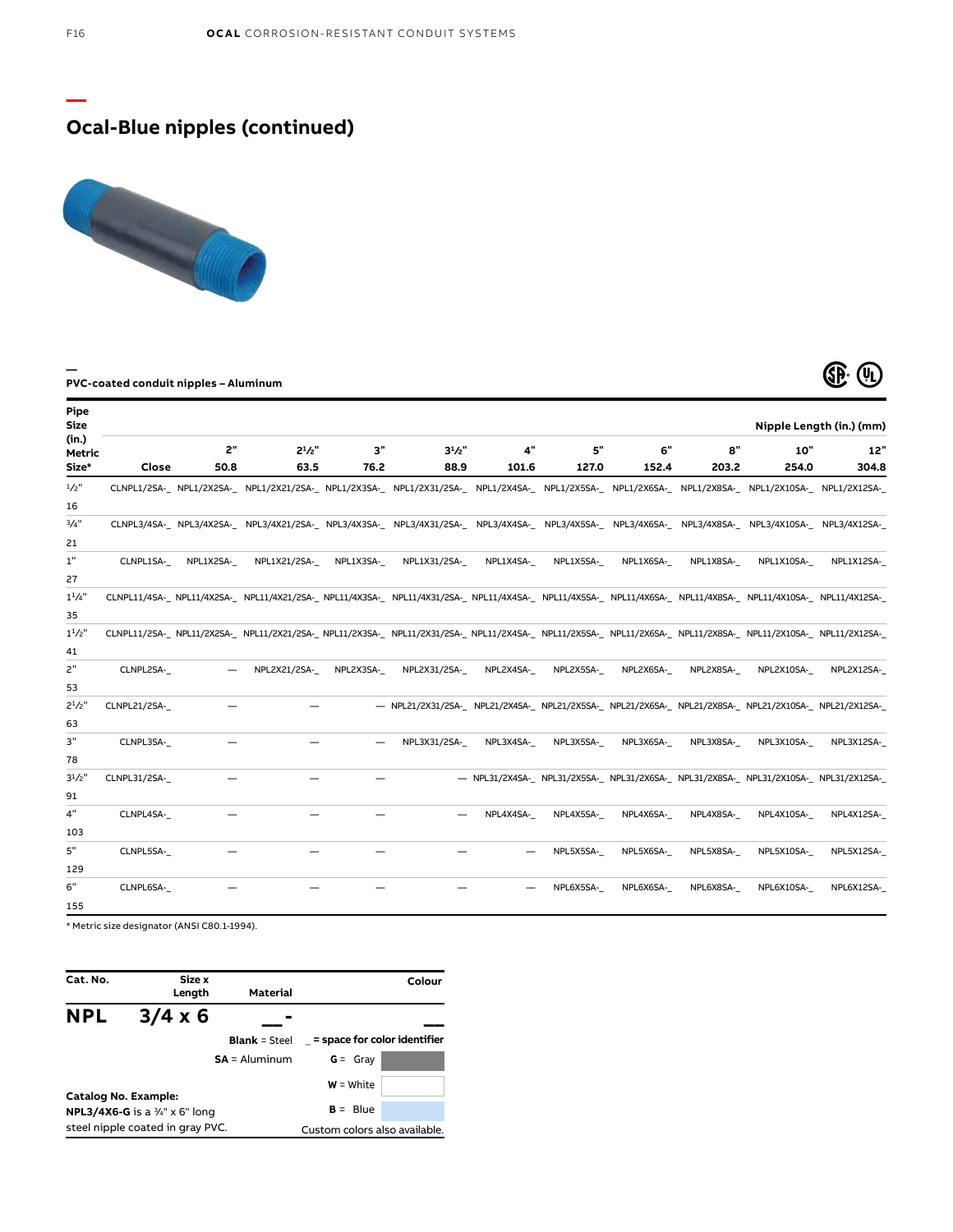## **Ocal-Blue standard-radius elbows**

Factory bent to save wasted time and materials.



### **Product features**

- Fabricated from Ocal PVC-coated conduit
- Standard radii in 30°, 45°, 60° and 90° available for immediate shipment
- Color-coded thread protectors for easy identification of conduit size

**Ocal-Blue standard-radius elbows**

**—**

**—**

|              |                  |              | <b>Pipe Size</b>   |       |                   |       |            |       | <b>Straight End</b> |        | <b>Unbent</b> |                   | Weight  |
|--------------|------------------|--------------|--------------------|-------|-------------------|-------|------------|-------|---------------------|--------|---------------|-------------------|---------|
| Cat. No.     |                  |              | <b>Metric Size</b> |       | <b>Radius "R"</b> |       | Offset "C" | "D"   |                     | Length |               | <b>Steel only</b> |         |
| Steel        | <b>Aluminium</b> | (in.)        | Designator*        | (in.) | (mm)              | (in.) | (mm)       | (in.) | (mm)                | (in.)  | (mm)          | (lbs)             | (kg)    |
| ELL1/2-_-_   | ELL1/2- -SA-     | 1/2          | 16                 | 4.00  | 101.60            | 6.00  | 152.40     | 2.00  | 50.80               | 10.28  | 261.19        | 0.67              | 16.95   |
| ELL3/4- $-$  | $ELL3/4--SA-$    | $^{3}/_{4}$  | 21                 | 4.50  | 114.30            | 6.50  | 165.10     | 2.00  | 50.80               | 11.07  | 281.14        | 0.95              | 24.07   |
| $ELL1--$     | $ELL1--SA--$     | $\mathbf{1}$ | 27                 | 5.75  | 146.05            | 8.00  | 203.20     | 2.25  | 57.15               | 13.53  | 343.71        | 1.77              | 44.97   |
| $ELL11/4-$   | ELL11/4- -SA-    | $1^{1/4}$    | 35                 | 7.25  | 184.15            | 9.50  | 241.30     | 2.25  | 57.15               | 15.89  | 403.56        | 2.55              | 64.80   |
| ELL11/2- $-$ | ELL11/2- -SA-    | $1^{1/2}$    | 41                 | 8.25  | 209.55            | 11.00 | 279.40     | 2.75  | 69.85               | 18.46  | 468.86        | 3.98              | 101.13  |
| $ELL2-$ -    | ELL2- -SA-       | 2            | 53                 | 9.50  | 241.30            | 13.00 | 330.20     | 3.50  | 88.90               | 21.92  | 556.83        | 6.33              | 160.86  |
| ELL21/2-_-_  | ELL21/2- -SA-    | $2^{1/2}$    | 63                 | 10.50 | 266.70            | 14.00 | 355.60     | 3.50  | 88.90               | 23.49  | 596.73        | 9.65              | 245.09  |
| $ELL3--$     | $ELL3--SA--$     | 3            | 78                 | 13.00 | 330.20            | 16.50 | 419.10     | 3.50  | 88.90               | 27.42  | 696.48        | 15.42             | 391.77  |
| $ELL31/2- -$ | ELL31/2- -SA-    | $3^{1}/2$    | 91                 | 15.00 | 381.00            | 20.75 | 527.05     | 5.75  | 146.05              | 35.06  | 890.57        | 23.30             | 591.84  |
| $ELL4-$ -    | ELL4- -SA-       | 4            | 103                | 16.00 | 406.40            | 21.75 | 552.45     | 5.75  | 146.05              | 36.63  | 930.47        | 29.68             | 753.80  |
| $ELL5- -$    | ELL5- -SA-       | 5            | 129                | 24.00 | 609.60            | 31.00 | 787.40     | 7.00  | 177.80              | 51.70  | 1313.16       | 60.82             | 1544.89 |
| $ELL6- -$    | ELL6- -SA-       | 6            | 155                | 30.00 | 762.00            | 39.00 | 990.60     | 9.00  | 228.60              | 65.12  | 1654.15       | 85.69             | 2176.51 |

\* Metric size designator (ANSI C80.1-1994).

| Cat. No.             | <b>Pipe Size</b>                                                                             | Angle                     | <b>Material</b>                 |                               | Colour |
|----------------------|----------------------------------------------------------------------------------------------|---------------------------|---------------------------------|-------------------------------|--------|
| <b>ELL</b>           | $3/4-$                                                                                       |                           |                                 |                               |        |
|                      |                                                                                              | $30 = 30^{\circ}$         | <b>Blank = Steel</b>            |                               |        |
|                      |                                                                                              |                           | $45 = 45^{\circ}$ SA = Aluminum | $G = Gray$                    |        |
|                      |                                                                                              | $60 = 60^{\circ}$         |                                 | $W = White$                   |        |
|                      |                                                                                              | <b>Blank</b> = $90^\circ$ |                                 | $B = Blue$                    |        |
| Catalog No. Example: |                                                                                              |                           |                                 | Custom colors also available. |        |
|                      | <b>ELL3/4X6-G</b> is a $\frac{3}{4}$ " trade size 90°<br>aluminum elbow coated in white PVC. |                           |                                 |                               |        |



(SP) (YL)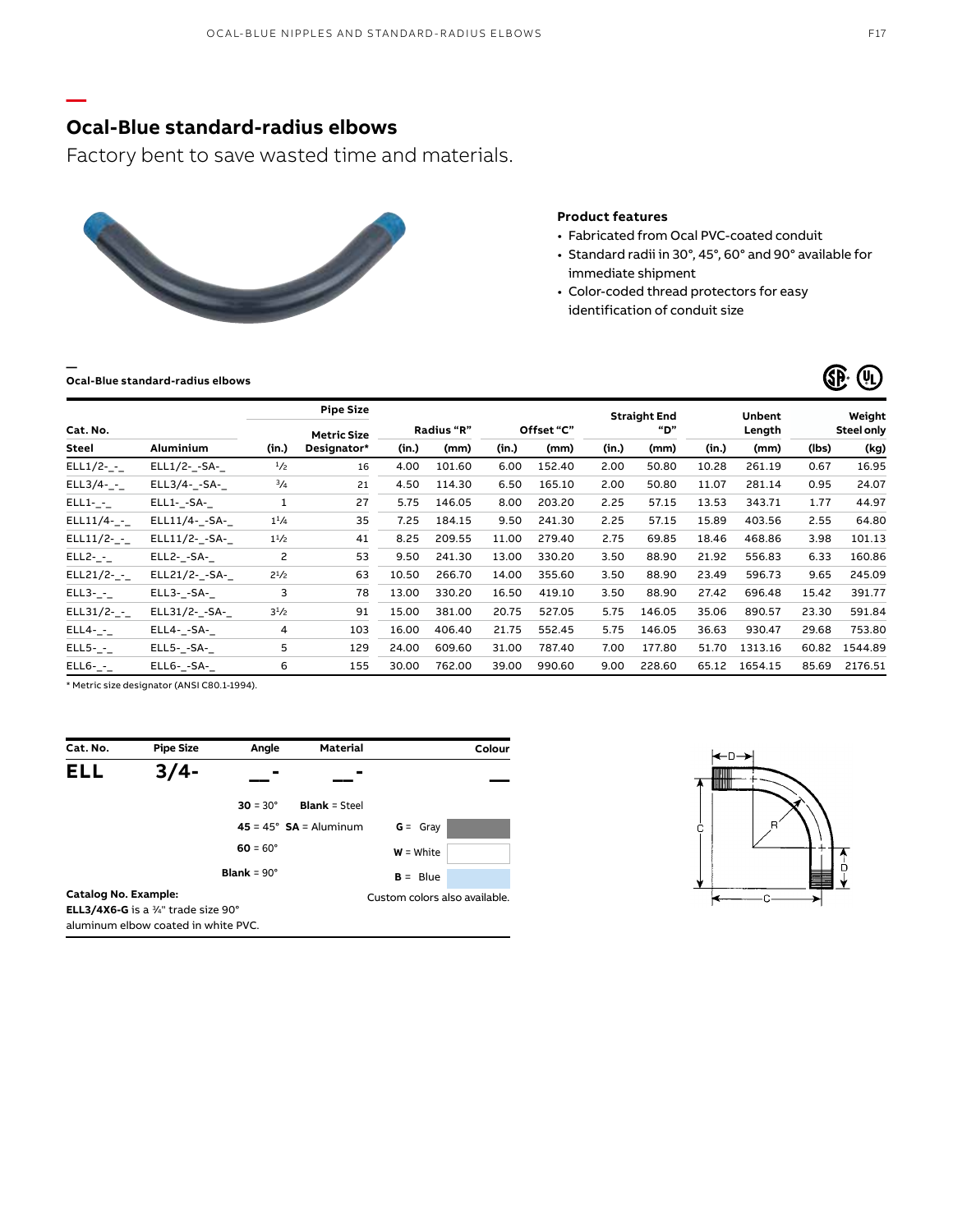### **Ocal-Blue large-radius elbows**

Choose the size and angle to meet your exact requirements



#### **Product features**

- Fabricated from Ocal PVC-coated conduit
- Large radius in 90° available for immediate shipment
- Special radii and angles not listed available upon request
- Color-coded thread protectors for easy identification of conduit size



| Cat. No.     |                  | <b>Pipe Size</b> | <b>Metric Size</b> | Radius "R" |          | Offset "C" |          | <b>Straight End</b><br>"D" |        |          | Unbent<br>Length |  |
|--------------|------------------|------------------|--------------------|------------|----------|------------|----------|----------------------------|--------|----------|------------------|--|
| Steel        | <b>Aluminium</b> | (in.)            | Designator*        | (in.)      | (mm)     | (ft/in.)   | (mm)     | (in.)                      | (mm)   | (ft/in.) | (mm)             |  |
| LRELL X12- - | LRELL X12- -SA-  | $1 - 21/2$       | $27 - 63$          | 12.00      | 304.80   | 1'9''      | 533.40   | 9.00                       | 228.60 | 3'0''    | 914.40           |  |
| LRELL X15- - | LRELL X15--SA-   | $1 - 3$          | 27-78              | 15.00      | 381.00   | 2'0''      | 609.60   | 9.00                       | 228.60 | 3'6''    | 1,066.80         |  |
| LRELL X18--  | LRELL X18- -SA-  | $1 - 4$          | 27-103             | 18.00      | 457.20   | 2'4"       | 711.20   | 10.00                      | 254.00 | 4'0"     | 1,219.20         |  |
| LRELL X24- - | LRELL X24- -SA-  | $1 - 4$          | 27-103             | 24.00      | 609.60   | 2'11"      | 889.00   | 11.00                      | 279.40 | 4' 11"   | 1,498.60         |  |
| LRELL X30- - | LRELL X30--SA-   | $1 - 5$          | $27 - 129$         | 30.00      | 762.00   | 3'5''      | 1.041.40 | 11.00                      | 279.40 | 5'9"     | 1,752.60         |  |
| LRELL X36- - | LRELL X36- -SA-  | $1 - 6$          | $27 - 155$         | 36.00      | 914.40   | 3'11"      | 1,193.80 | 11.00                      | 279.40 | 6'6''    | 1,981.20         |  |
| LRELL X42- - | LRELL X42- -SA-  | $1 - 6$          | $27 - 155$         | 42.00      | 1,066.80 | 4'6''      | 1,371.60 | 12.00                      | 304.80 | 7'6''    | 2,286.00         |  |
| LRELL X48- - | LRELL X48- -SA-  | $1 - 6$          | $27 - 155$         | 48.00      | 1,219.20 | 5'0"       | 1,524.00 | 12.00                      | 304.80 | 8'6''    | 2,590.80         |  |
| LRELL X60- - | LRELL X60--SA-   | $2^{1/2} - 6$    | 63-155             | 60.00      | 1.524.00 | 6'0''      | 1,828.80 | 12.00                      | 304.80 | 9'10"    | 2,997.20         |  |

\* Metric size designator (ANSI C80.1-1994).

**Ocal-Blue large-radius elbows**

| Cat. No.                                                  | <b>Pipe Size</b> | <b>Radius</b> | Angle                     | <b>Material</b>                 |                               | Colour |
|-----------------------------------------------------------|------------------|---------------|---------------------------|---------------------------------|-------------------------------|--------|
| <b>LRELL</b>                                              | X                | 12-           |                           |                                 |                               |        |
|                                                           | $1 = 1$          |               | $30 = 30^{\circ}$         | <b>Blank = Steel</b>            |                               |        |
|                                                           | $2 = 2$          |               |                           | $45 = 45^{\circ}$ SA = Aluminum | $G = Gray$                    |        |
|                                                           |                  |               | $60 = 60^{\circ}$         |                                 | $W = White$                   |        |
|                                                           |                  |               | <b>Blank</b> = $90^\circ$ |                                 | $B = Blue$                    |        |
| Catalog No. Example:                                      |                  |               |                           |                                 | Custom colors also available. |        |
| <b>LRELL3X18-45-G</b> is a 3" trade size steel elbow with |                  |               |                           |                                 |                               |        |
| radius of 18" and an angle of 45°, coated in gray PVC.    |                  |               |                           |                                 |                               |        |

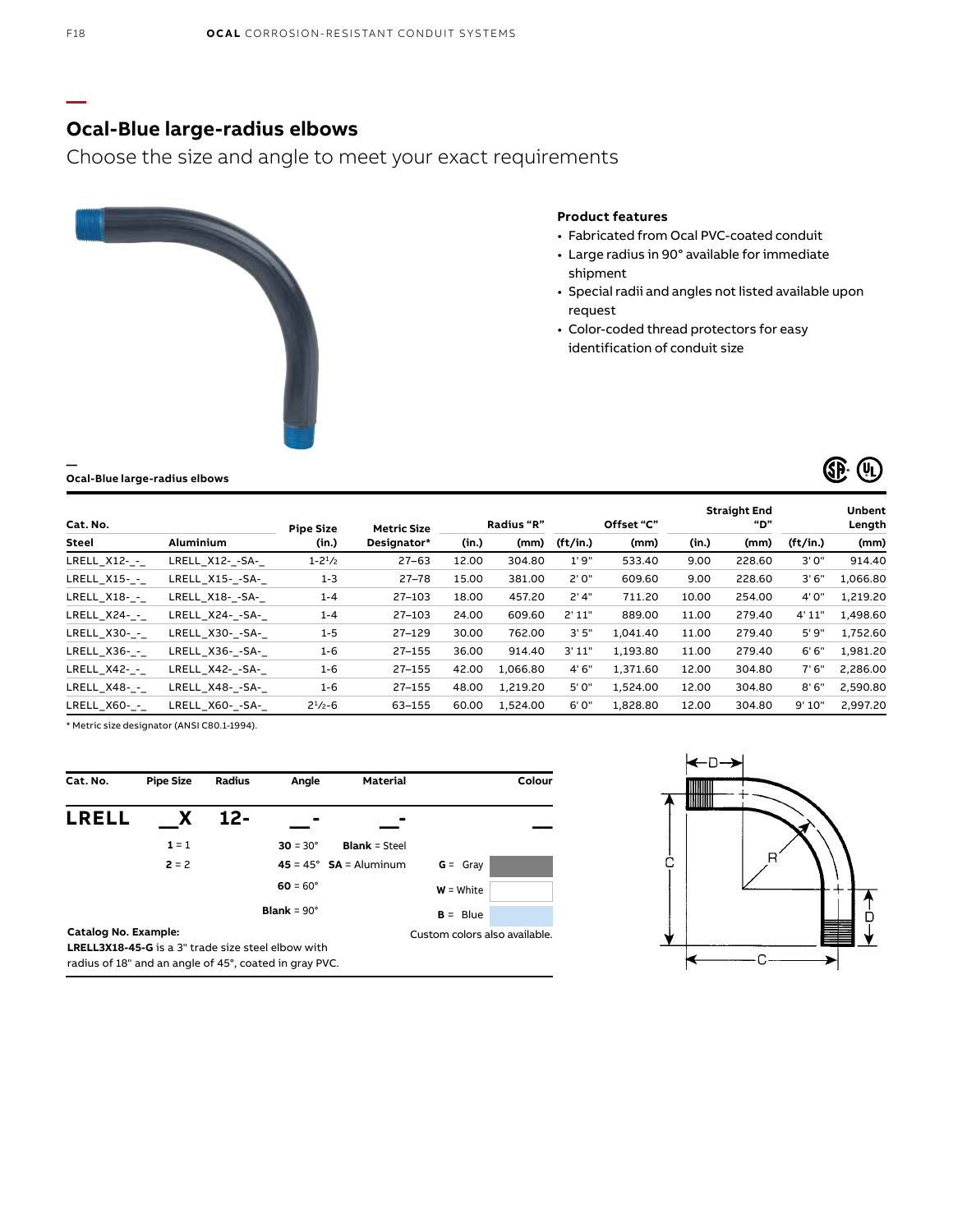## **Ocal PVC-coated beam clamps and U-bolts**

PVC coating evenly molded around saddle prevents exposure of metal – an Ocal exclusive



**—**

**—**



#### **Product features**

- Beam clamps support and attach conduit runs to structural beams
- Molded right-angle beam clamps and U-bolts provide extra protection
- Encapsulated, hex-shaped nuts fit standard wrenches
- Stainless steel hardware included
- Parallel (PAR) and edge (EC) clamps feature nominal .015" (15 mil) PVC coating for corrosion protection
- Right-Angle clamps (RA) and U-Bolts (UB) feature nominal .040" (40 mil) PVC coating for corrosion protection

#### **PVC-coated beam clamps**

| Cat. No.       |           |          |                           |                                   |
|----------------|-----------|----------|---------------------------|-----------------------------------|
| Right<br>Angle | Parallel  | Edge     | <b>Pipe Size</b><br>(in.) | <b>Metric Size</b><br>Designator* |
| RA1/2-         | PAR1/2-   | EC1/2-   | 1/2                       | 16                                |
| RA3/4-         | PAR3/4-   | EC3/4-   | 3/4                       | 21                                |
| RA1-           | PAR1-     | $EC1$ -  | 1                         | 27                                |
| RA1-1/4-       | PAR1-1/4- | EC1-1/4- | $1^{1/4}$                 | 35                                |
| RA1-1/2-       | PAR1-1/2- | EC1-1/2- | $1^{1/2}$                 | 41                                |
| <b>RA2-</b>    | PAR2-     | $EC2$ -  | $\overline{\phantom{0}}$  | 53                                |
| RA2-1/2-       | PAR2-1/2- |          | $2^{1/2}$                 | 63                                |
| RA3-           | PAR3-     |          | 3                         | 78                                |
| RA3-1/2-       | PAR3-1/2- |          | $3^{1}/2$                 | 91                                |
| RA4-           | PAR4-     |          | 4                         | 103                               |





Right Angle (RA)

Metric size designator (ANSI C80.1-1994).

#### **— PVC-coated U-bolts**

|             | <b>Pipe Size</b> | <b>Metric Size</b> |       | "A" Dimension |  |
|-------------|------------------|--------------------|-------|---------------|--|
| Cat. No.    | (in.)            | Designator*        | (in.) | (mm)          |  |
| UB1/2-      | 1/2              | 16                 | 1.38  | 34.93         |  |
| UB3/4-      | $^{3}/_{4}$      | 21                 | 1.56  | 39.69         |  |
| <b>UB1-</b> | 1                | 27                 | 1.84  | 46.83         |  |
| UB1-1/4-    | $1^{1/4}$        | 35                 | 2.19  | 55.56         |  |
| UB1-1/2-    | $1^{1/2}$        | 41                 | 2.50  | 63.50         |  |
| UB2-        | 2                | 53                 | 2.97  | 75.41         |  |
| UB2-1/2-    | $2^{1/2}$        | 63                 | 3.47  | 88.11         |  |
| <b>UB3-</b> | 3                | 78                 | 4.09  | 103.98        |  |
| UB3-1/2-    | $3^{1}/2$        | 91                 | 4.59  | 116.68        |  |
| <b>UB4-</b> | 4                | 103                | 5.09  | 129.38        |  |
| <b>UB5-</b> | 5                | 129                | 6.63  | 168.28        |  |
| UB6-        | 6                | 155                | 8.00  | 203.20        |  |

**Cat. No. Size Colour UB 1- \_\_** \_ **= space for color identifier G** = Gray **W** = White  $B = Blue$ Custom colors also available.



U-Bolt (UB)

Metric size designator (ANSI C80.1-1994).

F19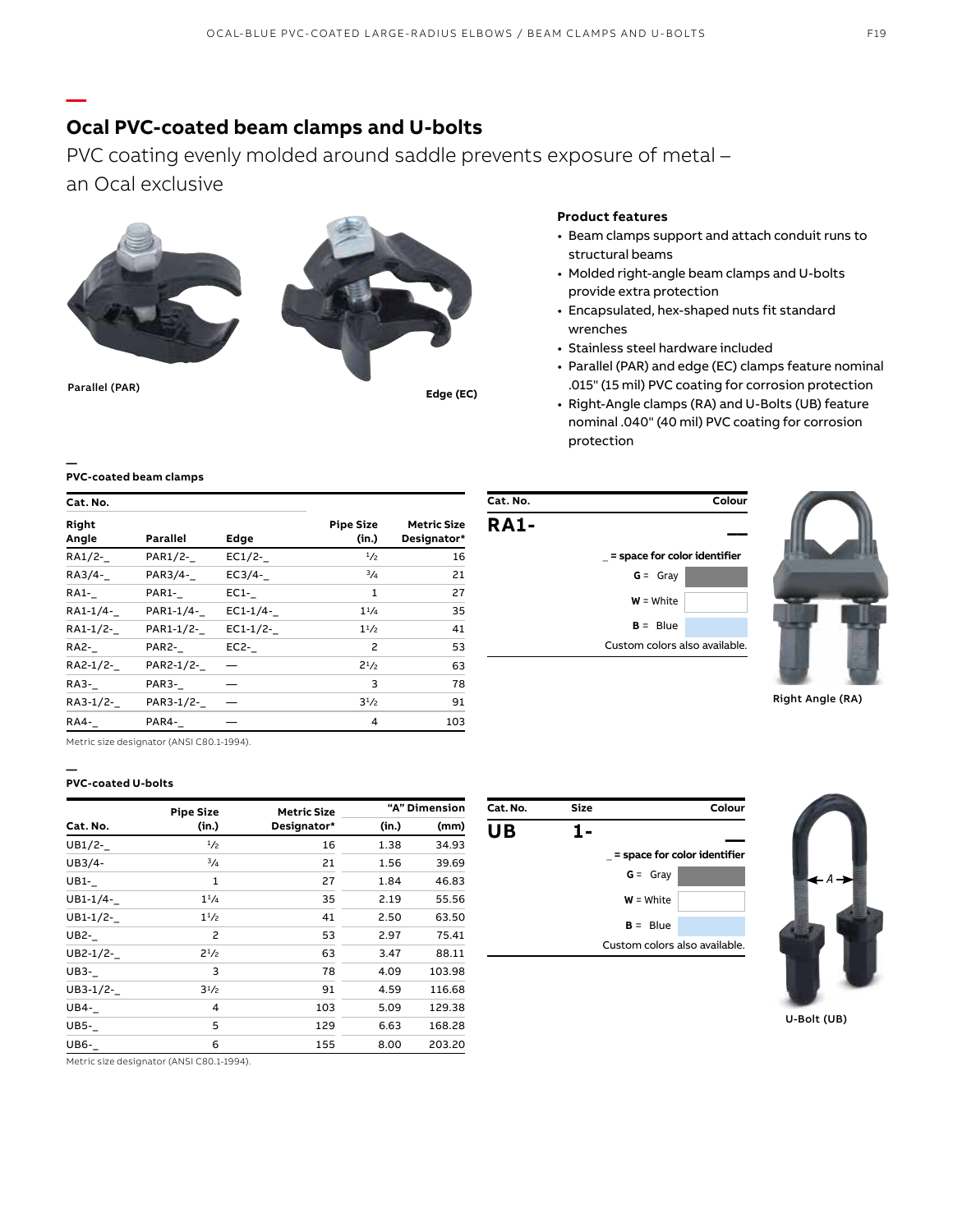# **Pipe Straps**

Support conduit on walls and structures









**One-hole PV coated pipe ptrap**



### Fig. 5

**Two-hole PVC-coated pipe strap**

| Cat. No. |                              | Colour                        |  |
|----------|------------------------------|-------------------------------|--|
|          |                              |                               |  |
|          | = space for color identifier |                               |  |
|          | $G = Gray$                   |                               |  |
|          | $W = White$                  |                               |  |
|          | $B = Blue$                   |                               |  |
|          |                              | Custom colors also available. |  |

### **Product features**

- Available in malleable iron/stamped steel with nominal .015" (15 mil) PVC coating in your choice of blue, white or gray or in 303 stainless steel
- Choose one- or two-hole versions
- Sized to allow for the extra thickness of the PVC coating

#### **— PVC-coated pipe straps**

| Cat. No.                 | Pipe Size (in.) | Figure |  |
|--------------------------|-----------------|--------|--|
| One-Hole malleable iron  |                 |        |  |
| 1277CR*                  | 3/4             | 1      |  |
| 1278CR*                  | $\mathbf{1}$    | 1      |  |
| 1HS1C-G**                | $\mathbf{1}$    | 2      |  |
| 1HMS1-1/4-G**            | $1^{1/4}$       | 3      |  |
| 1280CR*                  | $1^{1/2}$       | 1      |  |
| 1HMS2-C                  | $\overline{c}$  | 4      |  |
| 1HMS2-1/2-C_             | $2^{1/2}$       | 4      |  |
| 1HMS3-C                  | 3               | 4      |  |
| 1HMS4-C                  | 4               | 4      |  |
| Two holes malleable iron |                 |        |  |
| 2HMS2-C                  | 2               | 5      |  |
| 2HMS2-1/2-C_             | $2^{1/2}$       | 5      |  |
| 2HMS3-C                  | 3               | 5      |  |
| 2HMS4-C                  | 4               | 5      |  |

\* CSA certified \*\* UL non applicable